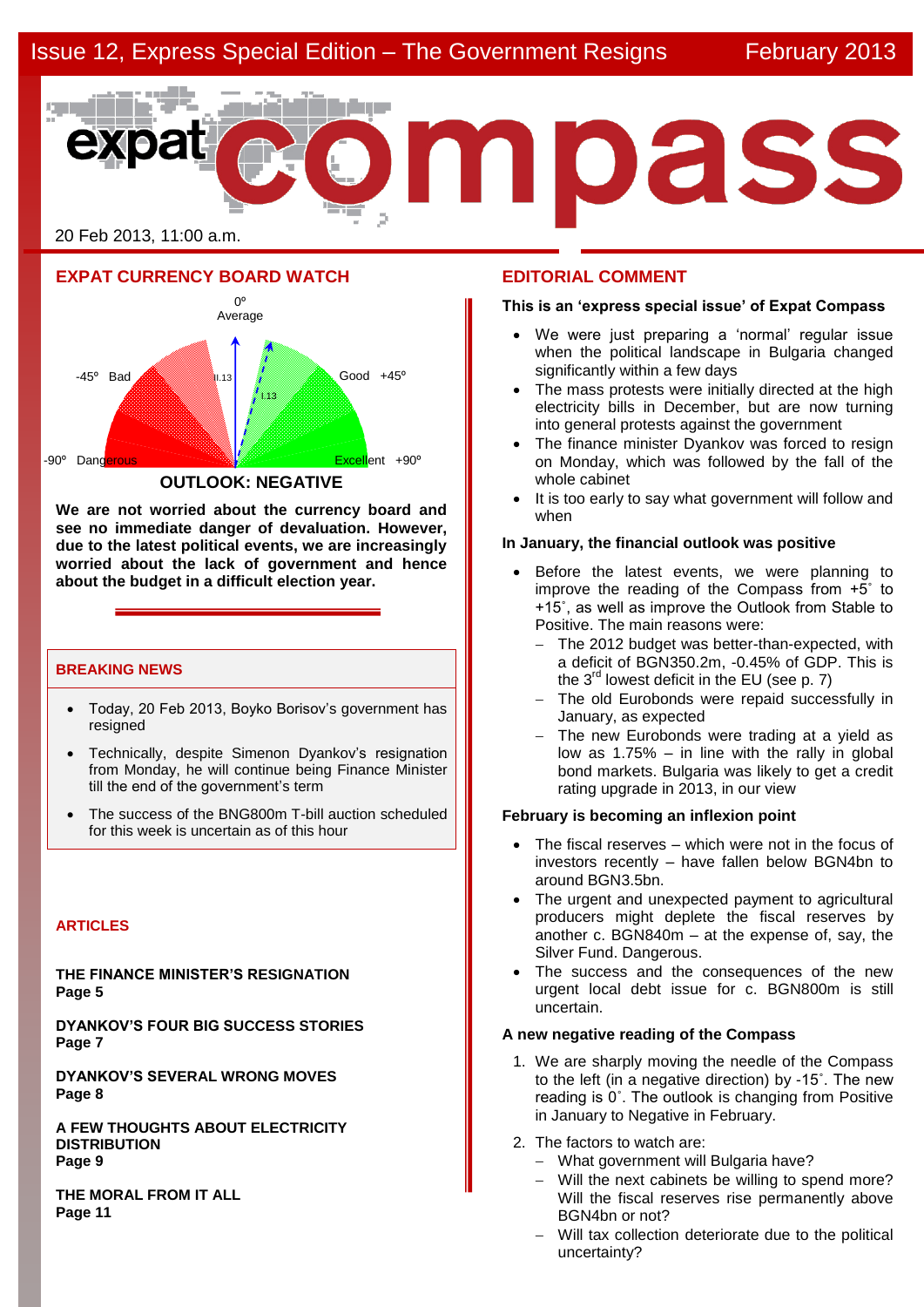# **EXPAT CURRENCY BOARD WATCH OUTLOOK: NEGATIVE** -45**º** Bad -90º Dangerous  $0^{\circ}$ Average  $Good +45°$ Excellent +90º Февр. 2013 0**º** Ян. 2013 +15**º**

Now that Bulgaria has a government crisis, the long-term stability of the currency is likely to become the main issue of concern for the business community in the country. We will closely watch all the developments. For the time being, we believe that there are no reasons to think that the country will change course. The country's ability to borrow is very high, the forex reserves are large, and there is a lot of room for maneuvering. We keep our positive assessment of the stability of the currency board, with a negative outlook.

## **We are not worried about the currency board and see no immediate danger of devaluation. However, we are worried about the latest political events in Bulgaria and the lack of government.**

In the future months and years, we will continue constantly monitoring the development of the relevant economic indicators in order to assess the health of the currency board and to potentially predict any negative events, should they ever occur.

*It is becoming more difficult to draw all the arrows and the dates in the picture. That is why we are also providing a table with all the historical data. The measure is angular degrees (º). The reading of the Compass can change between +90º (horizontal to the right, Excellent) and -90º (horizontal to the left, Dangerous). 0º is a neutral (vertical upwards, Average) reading*.

| <b>Date</b> | <b>Reading of the</b><br><b>Compass (Angular</b><br>Degrees) | Change        | <b>Comment</b>                                                       |
|-------------|--------------------------------------------------------------|---------------|----------------------------------------------------------------------|
| 2005        | $+64^{\circ}$                                                |               | Currency board very stable                                           |
| 2008        | $+44^{\circ}$                                                | $-20^\circ$   | Deterioration due to current account concerns                        |
| Jan 2010    | $+20^{\circ}$                                                | $-24^\circ$   | Deterioration due to budget and recession concerns                   |
| Mar 2010    | $+9°$                                                        | $-11^{\circ}$ | Deterioration due to budget and reforms concerns                     |
| Jun 2010    | <b>n</b> °                                                   | -9°           | Deterioration due to budget and reforms concerns                     |
| Oct 2010    | $+4^{\circ}$                                                 | $+4^\circ$    | Improvement due to exports growth                                    |
| Feb 2011    | $+8^{\circ}$                                                 | $+4^\circ$    | Improvement in many economic indicators                              |
| May 2011    | $+10o$                                                       | $+2^{\circ}$  | Smaller concerns about the budget                                    |
| Aug 2011    | $+12o$                                                       | $+2^{\circ}$  | Small budget and trade deficits                                      |
| Dec 2011    | $+14^{\circ}$                                                | $+2^\circ$    | Conservative 2012 budget, some pension measures                      |
| Feb 2012    | $+20^\circ$                                                  | $+6^\circ$    | Troubles in the Eurozone; good 2012 budget                           |
| May 2012    | $-5^\circ$                                                   | $-25^\circ$   | Fiscal reserves falling sharply. Intentions to spend the Silver Fund |
| Nov 2012    | $+5^{\circ}$                                                 | $+10^{\circ}$ | Successful Eurobond; good budget; Silver Fund forgotten              |
| Jan 2013    | $+15^{\circ}$                                                | $+10o$        | Almost balanced 2012 budget                                          |
| Feb 2013    | $0^{\circ}$                                                  | $-15^\circ$   | Government resigns; fiscal reserves depleted; pre-election populism  |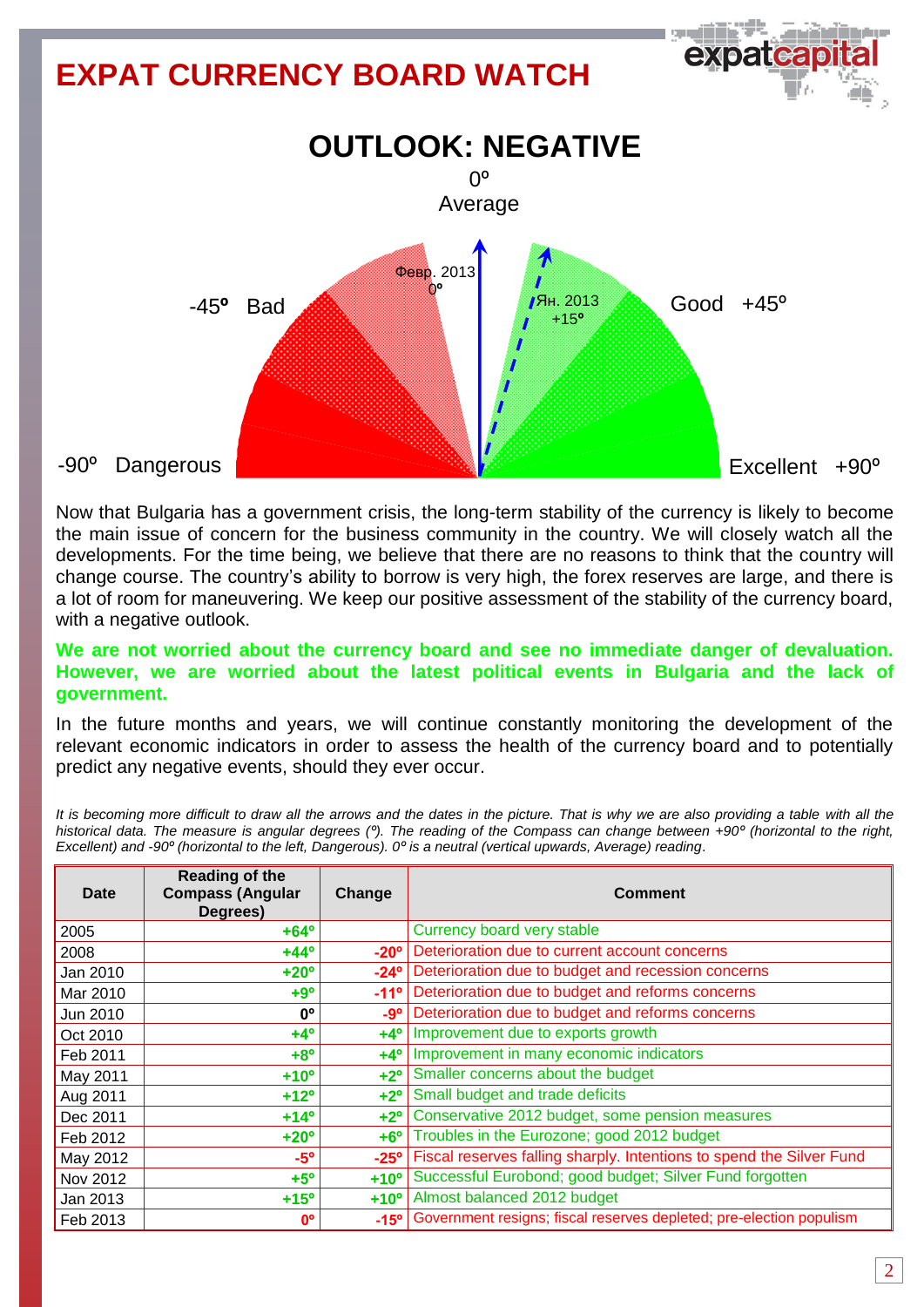

الألابي

t

How to assess the stability of the currency board and to predict any danger of devaluation? We suggest the following check-list of 16 questions and provide our answers:

| <b>OLD</b>                         | <b>NEW</b> | <b>COMMENTS</b>                                                                                              |
|------------------------------------|------------|--------------------------------------------------------------------------------------------------------------|
| $***$<br>+++                       | $\oplus$   | Which government?<br>Yes, absolutely                                                                         |
|                                    |            | Not much                                                                                                     |
| ٠<br>٠<br>$^{\tiny{++}}$<br>$-I +$ | Ŧ          | Deficit risks for 2013<br>Spending risks in 2013<br>Very low, rising<br>High, falling<br>Falling dangerously |
| ۰<br>٠                             | ٠<br>٠     | Just above zero<br>Moderate<br>Average, rising<br>Average                                                    |
| ++<br>++                           | ++<br>++   | Back to negative<br>Low-to-average<br>Moderate<br>High                                                       |
|                                    |            |                                                                                                              |

Legend: Good Bad

in de san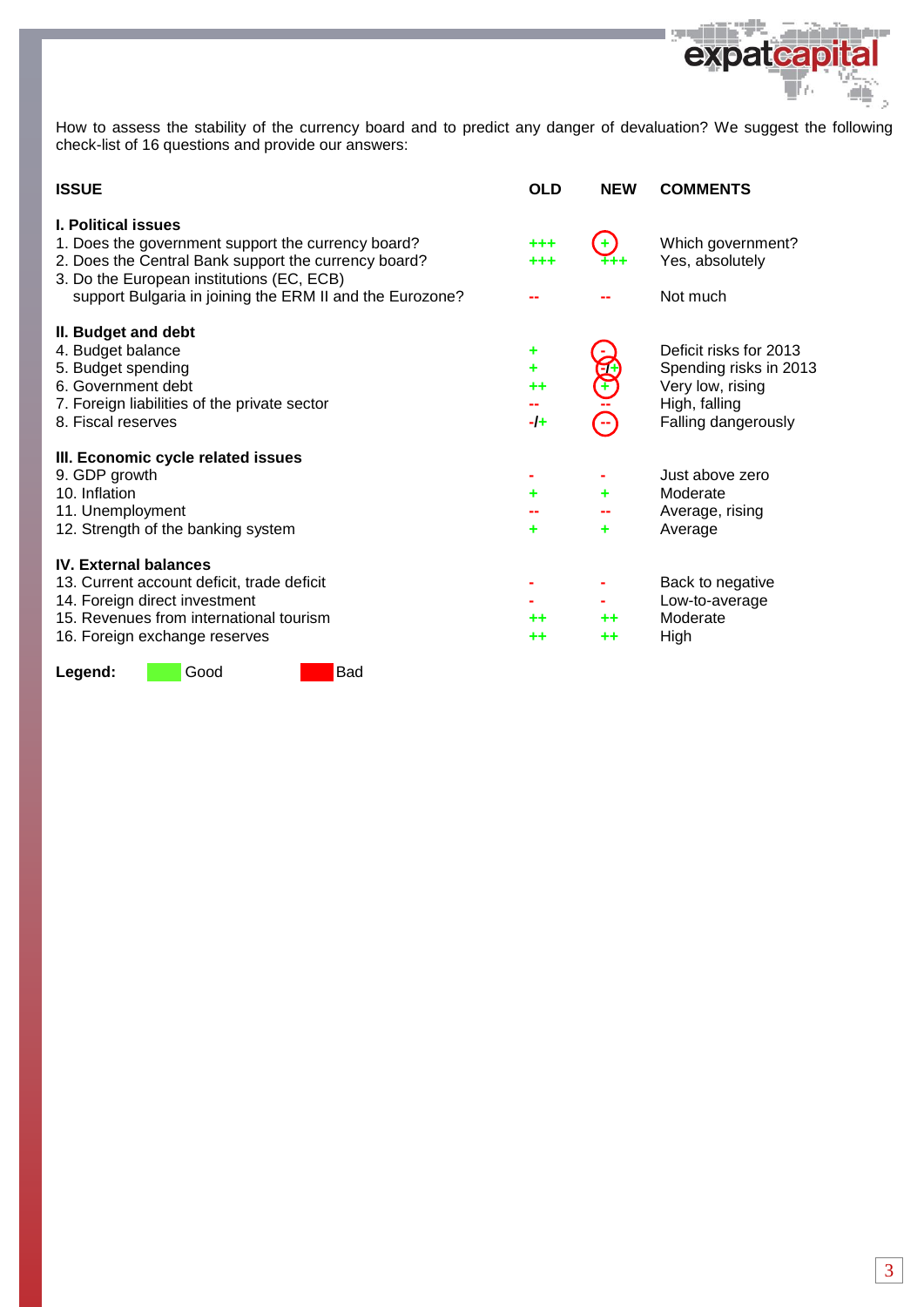# **INDICATORS, 2013**



## **І) Budget Surplus/Deficit, % GDP, 2013**



## **III) Government Debt, % GDP, 2013, Year-End**







**ІІ) Budget Spending, % GDP, 2013**



**ІV) Real GDP Growth, %, 2013**



## **VІ) Current Account Deficit, % GDP, 2013**



## **VII) Unemployment, %, 2013, Year-End\***



*\* The changed methodology results in lower reported unemployment numbers*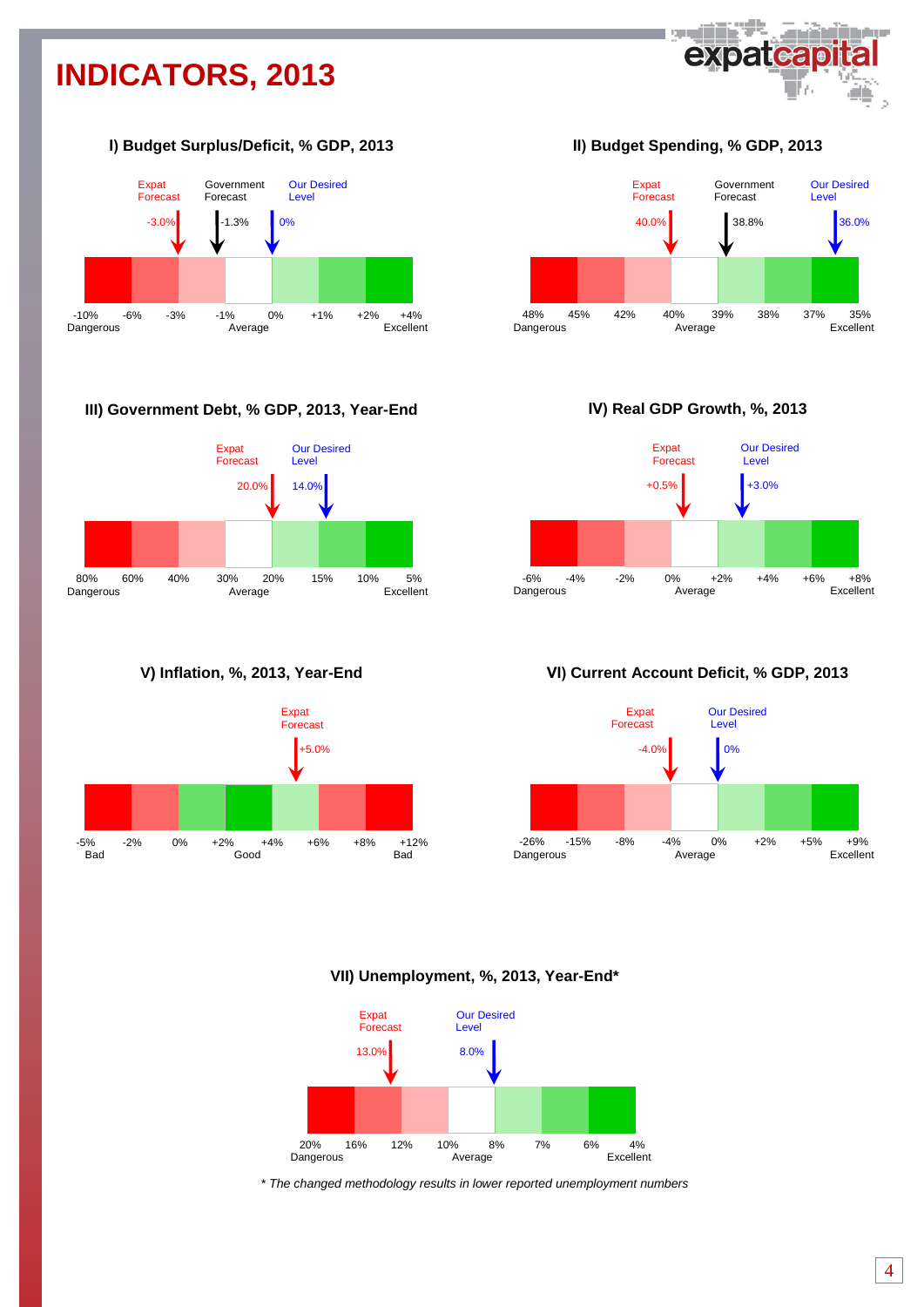## **FINANCE MINISTER DYANKOV\* SURPRISINGLY RESIGNED ON MONDAY. THE GOVERNMENT HAS ALSO SURPRISINGLY RESIGNED TODAY**

On 18 February 2013, Simeon Dyankov, Deputy Prime Minister and Minister of Finance resigned – obviously forced by the Prime Minister. While some people might have expected this to happen due to the minister's low popularity ratings, we have to admit the move has taken us by surprise.

Today, 20 Feb 2013, the government has also resigned.

## **The move is a technical precedent**

Since 1990, Dyankov has been the first finance minister not to serve the government's whole term. Even in 1996- 97 when Bulgaria suffered a deep financial/currency/ hyperinflation crisis, the finance minister was not changed (well, the whole government was). In contrast, not a single minister of economy served a whole term in that position. Regardless of whether the governments survived for 2 years (1992-94, 1994-96) or 4 years (1997 onwards), each cabinet has had 2 or even 3 economic ministers

Now, this situation has technically changed. The Finance Minister is likely to stay in the government until there is a new cabinet.

## **The BGN840m payments to agricultural producers and the new urgent local bond issue**

In the last few days, the following things happened:

- The Minister of Agriculture had apparently promised that the agricultural producers would receive their BGN840m (1% of GDP) of subsidies by 31 Jan 2013.
- Such payments are normally made by the government first, and then reimbursed by the European Commission within 45 days or so. Under normal circumstances, such an amount should not be a huge problem for the government.
- However, the fiscal reserves have been dangerously depleted to BGN3.5-4bn (we think this was the level before the agricultural payments). The minimum level stipulated in the 2013 budget law is BGN4.5bn (enforced at year-end, not at any moment during the year). Securing an additional amount of BGN840m is obviously not easy, or rather impossible.
- The finance minister suggested that the payment should be postponed till March-April when tax revenues are usually higher and the budget might even be in a surplus.
- However, after meeting with some agricultural producers, the Prime Minister demanded an immediate payment at any cost. The finance minister must have had the opposite opinion.
- An urgent local debt issue of c. BGN800m has been organized. The local banks are pressed to participate. At a very low interest rate, of course. It

is unclear whether the issue will be successful and at what terms.

- Dyankov has resigned on Monday.
- So has the government.

### **Our comments**

- The style of this government has been to yield to almost all pressures from different sectors and interest groups.
- Promises to the agricultural producers should have been kept – or not made, if they would not be kept.
- In an election year, avoiding protests is obviously a bigger priority than fiscal stability. A negative sign. Déjà vu.
- In substance, paying BGN840m to the agricultural sector is not a huge problem – as the expenses should be reimbursed by the European Commission very soon. The effect on the annual budget is neutral. Then, why is all this such a big deal? This little episode definitely does not justify the resignation of a finance minister.
- The removal of a conservative finance minister who says no to a payment is a negative signal to strategic investors and to the financial markets.
- The removal of a finance minister a few months before the elections is not a good sign in general. The following events proved the hypothesis that a government is likely to fall if the finance minister is changed.
- Issuing a large amount of local debt maturing in August 2013 (shortly after the parliamentary elections) is not a sign of good taste. On the one hand, the EC is likely to reimburse this amount in April. On the other hand, in an election period, it is not certain that the money from Brussels will be used to repay this debt instead of being spent on something else. The refinancing of this debt instrument in August might be the next minister's first task – unless the fiscal reserves are comfortably topped-up, which is now less likely.
- Most of the BGN800m will come from local banks. This would squeeze out a lot of liquidity from the banking sector. Not good for the economy. In the economics textbooks, this is called the 'crowdingout effect.'
- The real problem is the low level of fiscal reserves. How come the reserves are so low – again? The year must have started with underperforming tax collection.

*<sup>\*</sup> In this document, we spell the name as Dyankov – according to the official transliteration rules. In other sources, the name is spelled as Djankov or Diankov*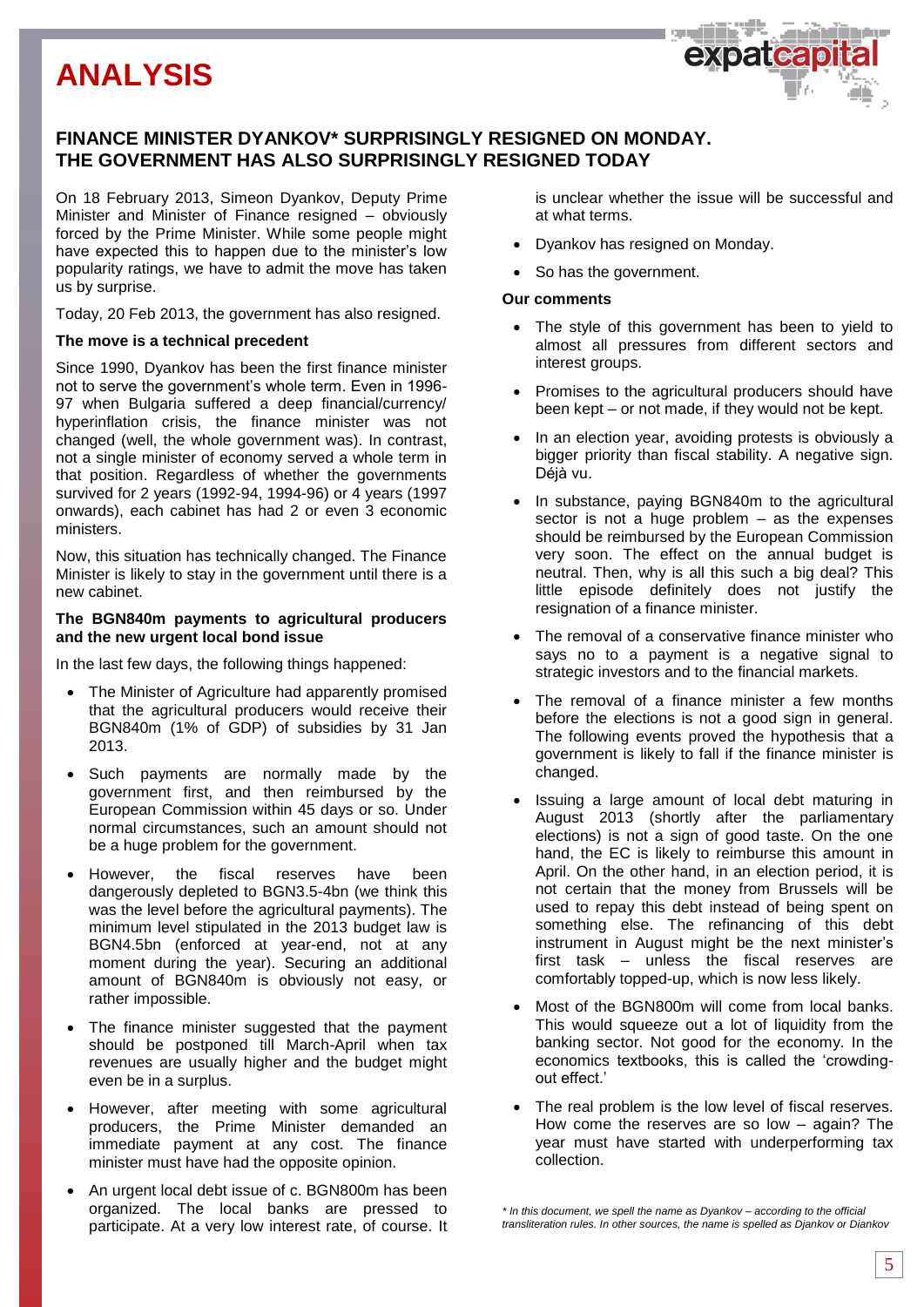

## **Dyankov is a reformer in a somewhat populist government**

The finance minister is liked or disliked for a number of reasons. Overall, Dyankov is one of the few reformists in this cabinet. His 'ideology' broadly coincides with that of the recent generation of technocrats in the previous governments: pro-market, pro-privatization, low direct taxes and social security contributions, low government spending, low budget deficit.

## **Dyankov tried to push reforms in other sectors**

In 2009, the 'early' Dyankov had the positive ambition to reform just about all sectors in the social and economic sphere. However, in order to fulfill a maximalist agenda, one either has to be a strong prime minister, or to have the support of a strong prime minister. Not always the case. Here are some of the examples:

- Deep restructuring of the Bulgarian Academy of Sciences. No success, just a rude stand-off between him and the academic community.
- Reducing the headcount in the Ministry of Interior. Partial success.
- Reducing the number of civil servants in the state administration. Probably partial success – we have not seen definite numbers. The other ministers have not gladly reduced their staff. Déjà vu, again.
- Closing down of many loss-making municipal hospitals. No success. The Prime Minister withdrew his support for these steps.
- Supporting ideas to reform the pension system. Not much success. The Prime Minister withdrew his support for this reform.

Too bad the reforms were not pushed through. The next government might be even less reformist.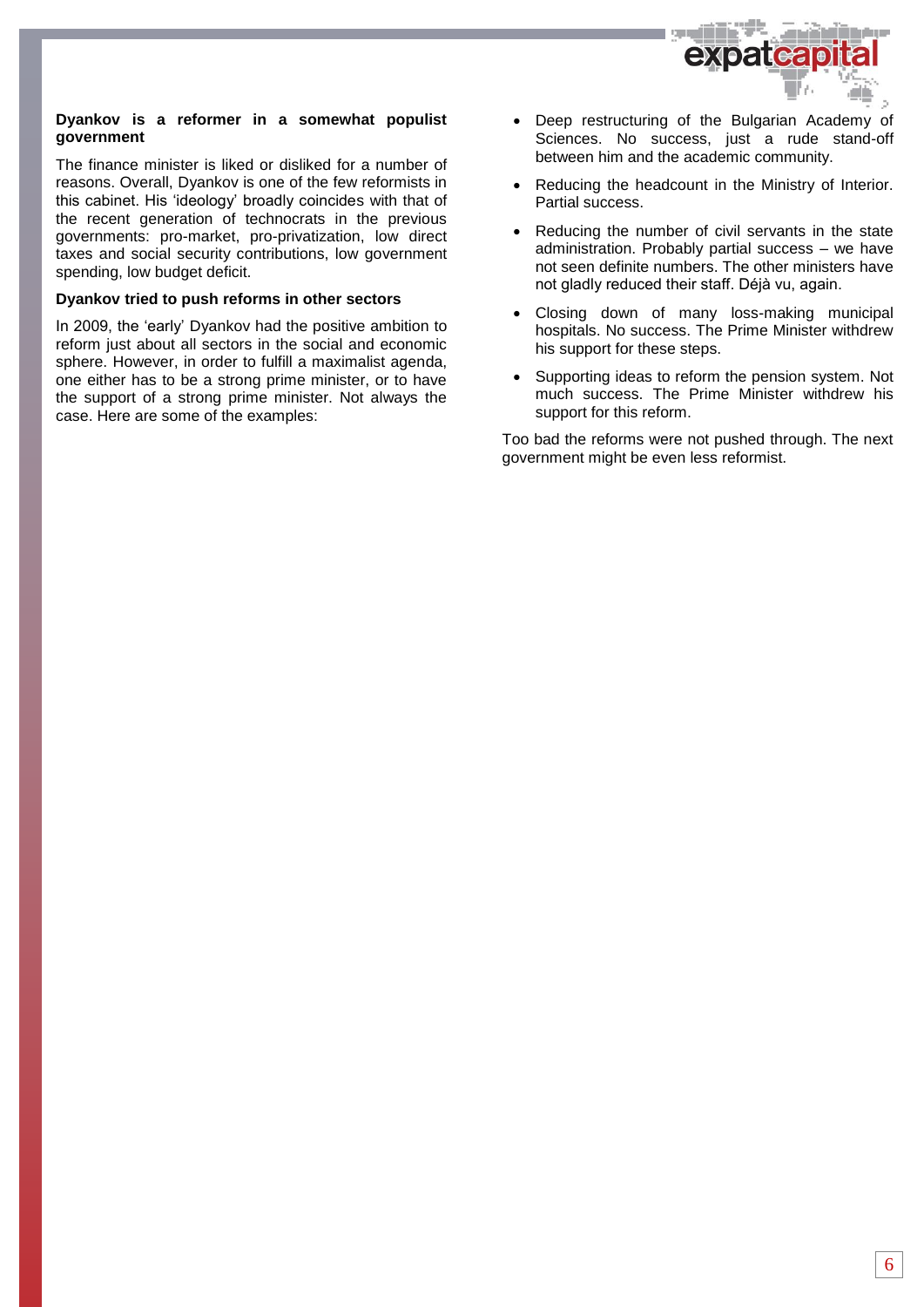

## **DYANKOV'S FOUR BIG SUCCESS STORIES**

## **1. The budget did not blow up – in contrast with many other countries**

*Please read also our criticism about the budget policy below – as the numbers can be interpreted in two opposite ways.* 

Although Bulgaria was badly hit by the crisis in 2009, the success on the budget front has been quite good – if not compared to Bulgaria's strong achievements in 1998- 2008, then at least in comparison with dozens of other countries lately. The budget deficit in 2011 was -2%, falling to just -0.45% in 2012 – the third lowest in the EU.

As a result, Bulgaria still has the second lowest debt/GDP ratio in the EU – around 18%. The country is in a great financial shape compared to just about everyone else in Europe. True, this is the achievement of the previous 3 governments which ran fiscal surpluses.

In our November 2012 issue of Expat Compass (#11), we wrote the following:

*The budget has had a surplus in Jan-Sept 2012 of BGN248m (+0.3% of the annual GDP). Excellent. Based on economic considerations alone, the year might even finish with a surplus. However, at year-end, governments typically spend large amounts which are difficult to estimate. Thus, we are lowering our 2012 budget deficit forecast from -2% to -1.2%. A surprise on the positive side (i.e., a lower deficit, of course) is possible.* 

In November, we were expecting the deficit to reach -1.2% due to the typical year-end spending of a government preparing for elections. However, we were positively surprised by the decision not to pay a Christmas bonus to pensioners. Dyankov justified this with the fact that the last 2012 payments from the European Commission (which had budget troubles of its own) came on the very last working day of the year. While this might be technically true, we value positively the finance minister's efforts to reduce the deficit by avoiding all additional spending items.

## **2. Budget spending has been low**

In most of the previous issues of Expat Compass, we have expressed our support for the policy of low government spending – possibly the lowest in the EU as % of GDP (see issue 11, p. 9 [of Expat Compass\)](http://expat.bg/uploads/ExpatCompass11-ENG.pdf). We approve of the following policies:

- Public sector wages have been more or less frozen since 2009, with some exceptions. They have also not been reduced
- More importantly pensions have been frozen since 2009. They will rise by an average of c. 9.3% from April 2013. They have also not been reduced
- More money has been poured into infrastructure

We have critically argued in the past that the low levels of spending might not have been a result of deliberate

policies, but the consequence of lower-than-expected tax collection. Either way, we favour lower spending – hence we consider this a success story.

## **3. Direct taxes and social security contributions have been kept low**

Bulgaria can be proud of having the lowest direct taxes in Europe and some of the lowest in the world:

## **Table 1. Direct Taxes in Bulgaria**

| Flat personal income tax rate                                  | 10%                           |
|----------------------------------------------------------------|-------------------------------|
| Tax on corporate profits                                       | 10%                           |
| Dividend withholding tax                                       | 5%<br>(0% for legal entities) |
| Tax on capital gains from<br>stocks/bonds/mutual funds         | 0%                            |
| Profit tax for REITs (Real<br><b>Estate Investment Trusts)</b> | በ%                            |

We highly value the fact that the present government has not increased the tax rates from the current low levels. There is no guarantee the same policy will continue in the future, though. Watch the next parliamentary elections this year.

One small exception which partially tars Dyankov's policies in the tax area is the introduction of a 10% withholding tax on income from bank deposits from 2013 – for the first time in Bulgaria. We disapproved.

Social security contributions were decreased by 2 percentage points in 2010 (compared to Dyankov's preelection promises of -5%), but were increased by 1.8% afterwards. The cumulative change is marginal, but at least the level of contributions has not risen.

## **4. Successful Eurobond issue in 2012. Credit rating**

As we discussed in the November copy of Expat Compass, the EUR950m Eurobond issue in 2012 was successful. The initial yield was 4.436%. More recently, the yield has fallen to 1.75-1.97% – in line with the bullish global bond markets. Not a bad achievement for a country which collapsed financially just 16 years ago. Compare this to the debt troubles of Greece, Italy, Spain, etc.

Bulgaria's debt is trading within the same yield range with countries such as Poland which has an A rating.

Bulgaria has been one of the few countries in Europe whose credit rating has not deteriorated since 2009. Until last week, we thought that new upgrades to the 'A' credit rating territory would be justified. Whether this will be the case will depend on the policies of the future government.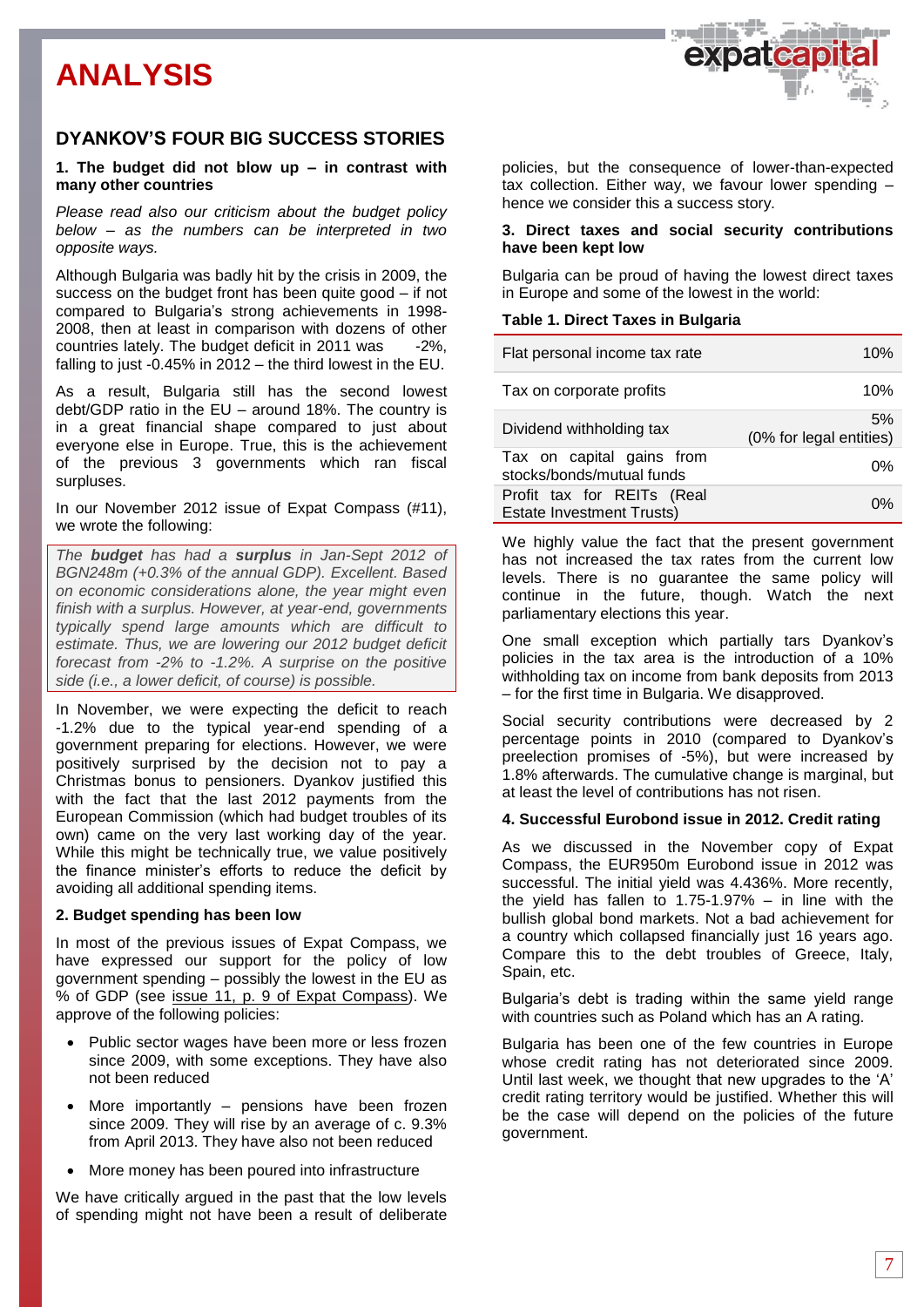



## **DYANKOV'S SEVERAL WRONG MOVES**

While our overall assessment of Simeon Dyankov's work is positive, in the previous issues of Expat Compass we have consistently criticized some of the Finance Ministry's moves. Here are the seven most important examples.

### **1. Five years of budget deficits – the habit has become an addiction**

In the 'positives' section above, Dyankov's number 1 success story is the low budget deficit. However, we also consider it his number 1 failure, too.

Allow us a more popular illustration: *"My daughter only smokes a few cigarettes per day".* If she smoked 3 packs a day and has reduced the amount to 6 cigarettes – good. But if she was a non-smoker and has now become a permanent smoker – not good. Whether the cigarettes are 6 or 26 is a secondary question and a question of time, as millions of happy/unhappy smokers would agree.

Dyankov has been the first finance minister since the financial crisis in 1996-97 to allow budget deficits in all 5 years of his term (counting 2009 as well as 2013). Dyankov has also been the first finance minister since 1996 to amend the budget. Twice – in late 2009 and in early 2010. Signs of weakness. Running a deficit in a recession year might sometimes be inevitable. However, planning for deficits during all years has changed the paradigm. Bulgaria had broadly balanced budgets in 1998-2003 (+/-1%) and achieved record surpluses in 2004-2008 – cumulative 15% of GDP. As a result, the country:

- reduced its debt/GDP ratio from over 105% in 1997 to 13.7% in 2008
- improved sharply its credit ratings from deep Junk to Investment Grade
- accumulated large foreign exchange reserves and fiscal reserves

Since 2009, a permanent policy shift has occurred:

- the debt/GDP ratio has risen to 18%
- the fiscal reserves have fallen by 60%

The country might now face a lasting period of chronic budget deficits. A reminder of the mess of the early 1990s.

#### **2. Partial nationalization of the private pension funds**

The process of privatization has dominated the last 23 years in CEE. In Bulgaria, only 2 nationalizations have happened, as far as we remember – a part of the professional private pension funds, as well as the stock exchange (see point 6). Both were not the idea of leftist governments but of minister Dyankov.

The private pension funds (Pillars 2 and 3) were created after 1999 and have accumulated some BGN6bn since. Àla-Viktor-Orbán (the Hungarian prime minister who nationalized most of the private pension funds worth c. EUR10bn), the government envied the pile of cash the pension funds had accumulated, and tried to take it away in order to finance its current spending. A terrible idea, in our view. The broad public opinion found the move scandalous, and a compromise was forged – only c. 3% of the money was taken away and moved to the state budget. We

strongly disapproved. Later, the move was declared unconstitutional by the Constitutional Court. However, a bad precedent was created.

#### **3. An attempt to squander the Silver Fund**

In early 2012, as the fiscal reserves diminished again, minister Dyankov decided to put his hand on the c. BGN1.8bn accumulated in the Silver Fund (see [issue 10, p.](http://expat.bg/uploads/ExpatCompass10-ENG.pdf)  16 [of Expat Compass\)](http://expat.bg/uploads/ExpatCompass10-ENG.pdf). His idea was to change the corresponding legislation so that up to 70% of the Silver Fund (which is a large part of the fiscal reserves) can be invested in Bulgarian government debt. We strongly opposed this intention as we considered it *spending,* not *investment.*

Fortunately, the idea was abandoned after the fiscal reserves were topped up by the new Eurobond issue, and the government's financing needs were not so acute. As we now can see, this alleviation has been only temporary.

### **4. Failure to join the Eurozone. Or OECD**

At the beginning of the mandate, Dyankov announced that joining the Eurozone was the government's biggest foreign policy priority. We agreed. However, although it was (and still is) one of the very few countries meeting the Maastricht criteria, Bulgaria soon realized it was not welcome in the "Big Boys' Club". The reasons are primarily political, not economic.

A membership in the OECD is still governments away.

#### **5. Introduction of a 10% tax on income from bank deposits**

In order to secure budget revenues for the planned April 2013 pension increase by 9.3%, Dyankov surprisingly introduced a 10% withholding tax on income from bank deposits. Bulgaria was one of the countries without such a tax – in line with the country's general low tax policies. We disapproved (see [issue 11, p. 17 and 23](http://expat.bg/uploads/ExpatCompass11-ENG.pdf) of Expat [Compass\)](http://expat.bg/uploads/ExpatCompass11-ENG.pdf).

#### **6. Nationalization of the stock exchange**

As we discussed in previous issues, we are disappointed that the Ministry of Finance acquired a majority stake in the Bulgarian Stock Exchange – Sofia through a unilateral capital increase. Allegedly, the idea was to create a majority stake which would then be easily sold to a strategic investor in a privatization deal. We expressed our fears that such a deal would not happen, and the stock exchange would remain state-owned for an indefinite period of time. So far, we have not been proven wrong.

### **7. Relocation of the state administration out of the capital**

A less significant idea was to relocate some parts of the state administration outside of the capital Sofia to other cities. Our reaction was also negative (see [issue 10, p. 18](http://expat.bg/uploads/ExpatCompass10-ENG.pdf) of Expat [Compass\)](http://expat.bg/uploads/ExpatCompass10-ENG.pdf). We would not call this a reform. Our prediction is that the next cabinet will bring the 40 people of the Tourism Department from Plovdiv back to Sofia. Or not – whatever.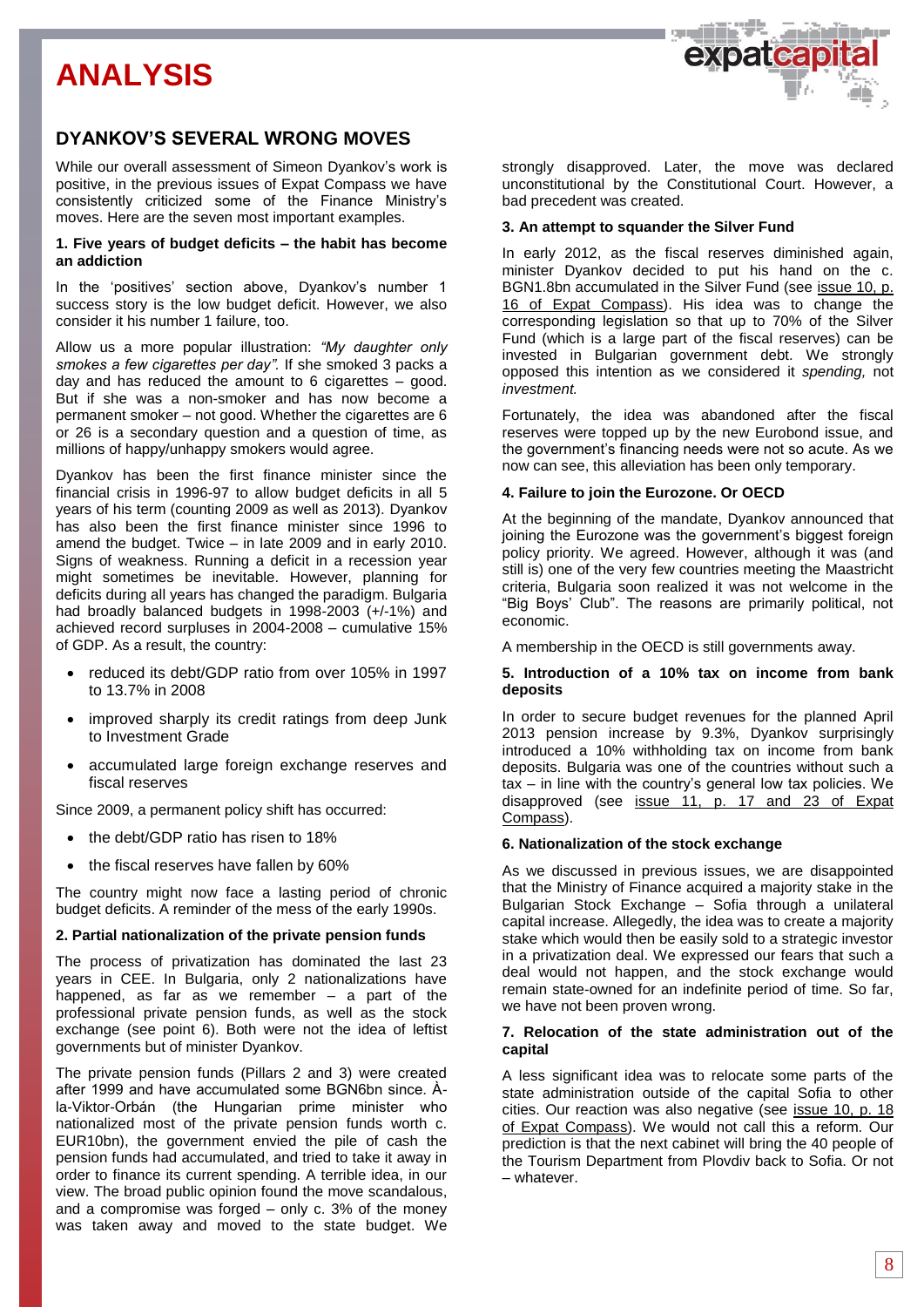

## **A FEW THOUGHTS ABOUT ELECTRICITY DISTRIBUTION**

In this express issue of Expat Compass, we will not be able to analyze in depth the policies in the energy sector. However, much of the current political turbulence in Bulgaria is due to mass protests nominally directed against the high electricity bills in December, but ultimately due to the generally low income level of the population. Dozens of thousands of people around the country have taken to the streets. The protests evolved in a broader anti-government direction, which forced the Prime Minister to sacrifice his finance minister.

We would divide our brief comments into four parts:

## **Nationalization should be a taboo**

We absolutely disagree with some demands that the EDCs be renationalized. We see that as the worst solution. An anti-solution, actually. The government and the Prime Minister have also ruled out nationalization. Here are some of our arguments:

- Nationalization looks quite unconstitutional
- It would mean that the government should pay an enormous amount of money (say, a billion) to the foreign investors, which it does not have
- The international outcry would be strongly negative

We actually think that no future government would nationalize the EDCs either irrespective of the populist pre-election rhetoric of some political players.

## **The EDCs are no saints and should be tightly controlled by the regulator**

While we do not agree with some of the populist comments, some of the allegations seem to be true:

- The EDCs have successfully circumvented public procurement regulations
- Many of their expenses have been reportedly made with related parties
- Some of the 'investments' might have been overstated
- Invoicing and retail price calculations have been less-than-perfect and transparent

#### *A HIDDEN DEFICIT?*

*NIKOLAY NIKOLOV, ASSOCIATED PARTNER AT EXPAT CAPITAL*

*We believe the underlying causes for the existing misbalances in the electricity market lie to a large extent withing the National Electric Company (NEC). Several successive governments have not taken action towards privatization of the state-owned generation and high voltage distribution assets. All governments in the past decade have used this as an instrument for keeping the end-user electricity prices the lowest in the EU. This comes at a cost, however.* 

*The current financial situation of NEC suggests the company has severe cash-flow problems and has difficulties servicing even usual commercial payments. A substantial debt repayment is due in May-June 2013 which the government was hoping to refinance by issuing a NEC corporate bond in the amount of EUR300m. Given the recent developments, this is unlikely or will come at a substantially higher cost. If we add to this the undisclosed liabilities under the Belene NPP breached contracts and the ongoing loss making of the company, we will not be surprised, if the overall debt level at NEC can exceed EUR1bn. Without trying to get into much bigger details, we believe this deficit will eventually be paid by the taxpayer either through a state-guaranteed bond issue or via a direct capital increase.*

## **Can the EDCs' licenses be revoked? We do not expect this to really happen**

At the height of the political turmoil in the last few days, first the minister of economy and energy mentioned the possibility of taking away the license of ČEZ (a company from the Czech Republic – operating in Sofia and Western Bulgaria). On Tuesday, the Supreme Administrative Prosecutor's Office asked for this officially, quoting a number of well-known previous abuses of the company. At a special preconference on Tuesday, the Prime Minister said that 'by the end of the day, the license of ČEZ will be taken away.'

The situation is obviously changing by the day. At this moment, our view is:

- We consider this talk to be purely political not professional. The only goal is to appease the protesters *today* by saying what they would like to hear.
- Whatever the three EDCs might have done, their behaviour hardly qualifies for a capital punishment.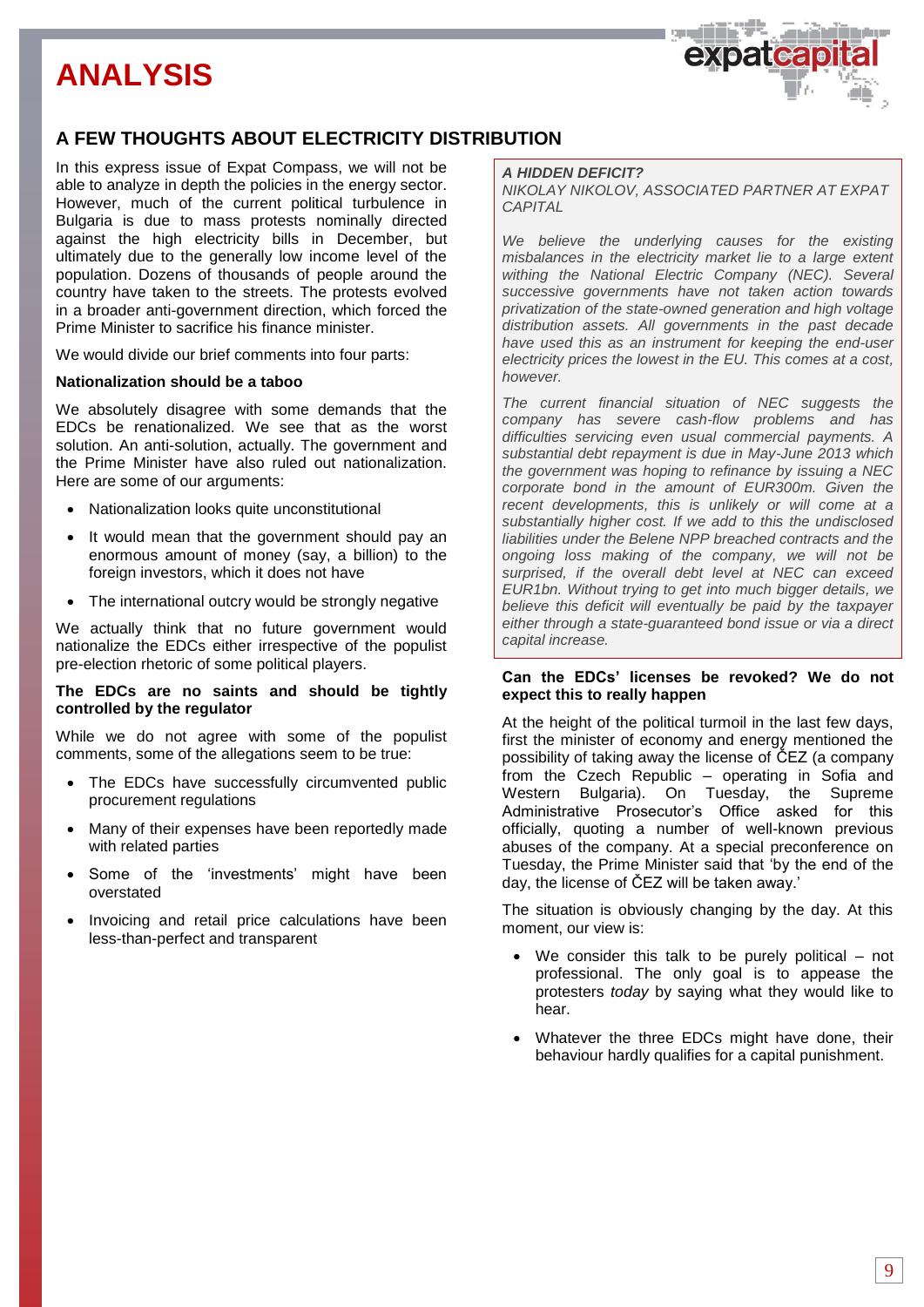

- We are entering an unchartered territory. Many questions arise:
	- What about the rule of law? How do you revoke the license of an electricity distribution company within one day without due process?
	- Why ČEZ and not the others? What separates ČEZ from the rest? The protests are national.
	- What do Prague and Brussels think about this?
	- Will ČEZ, the largest publicly listed company in Central Europe, not appeal in local court or in international arbitration? How many months/years will the case go for?
	- Who will win in court? We would rather put our money on ČEZ winning.
	- $-$  If the government loses an arbitration case, how much will Bulgaria have to pay for the damages the company has incurred? A billion?
	- What are the implications for private sector business and investment in the country in general, especially in regulated sectors?

As an illustration, during the similar protests against the high petrol prices and against the monopolies in the oil sector a couple of years ago, the government revoked the license of Lukoil's large oil refinery in Burgas (the excise warehousing license). Lukoil appealed in court and won. Thus, no damage was done to anyone, but the government 'demonstrated' some activity.

To summarize, we do NOT actually think ČEZ will lose its license. This was our view even *before* the government's resignation.

## **The government has resigned…**

On Tuesday, 19 Feb, the Prime Minister suggested that ČEZ's license should be taken away within a day in a desperate attempt to save the government. After the resignation, we think ČEZ will be quickly forgotten, and everyone's attention will be directed towards the parliamentary elections.

## **The real solution is competition and liberalization**

Bulgaria is lagging behind in the liberalization of the local energy market. Consumers face only one regional EDCmonopoly from which they can buy electricity. As long as this is the case:

- governments will be chronically blamed for the energy prices (although the Bulgarian electricity prices are the lowest in the EU)
- EDCs will be tempted to continue abusing consumers' interests
- there will be a constant upward pressure on prices

In contrast, the telecoms sector was liberalized a long time ago. As a result:

- the prices of telecom services are no longer the government's problem
- competition has dramatically reduced the prices and improved the quality of services
- for example, today Bulgaria is ranking #1 in the world in terms of the fastest and the cheapest internet for the population (Romania and Korea and #2 and #3)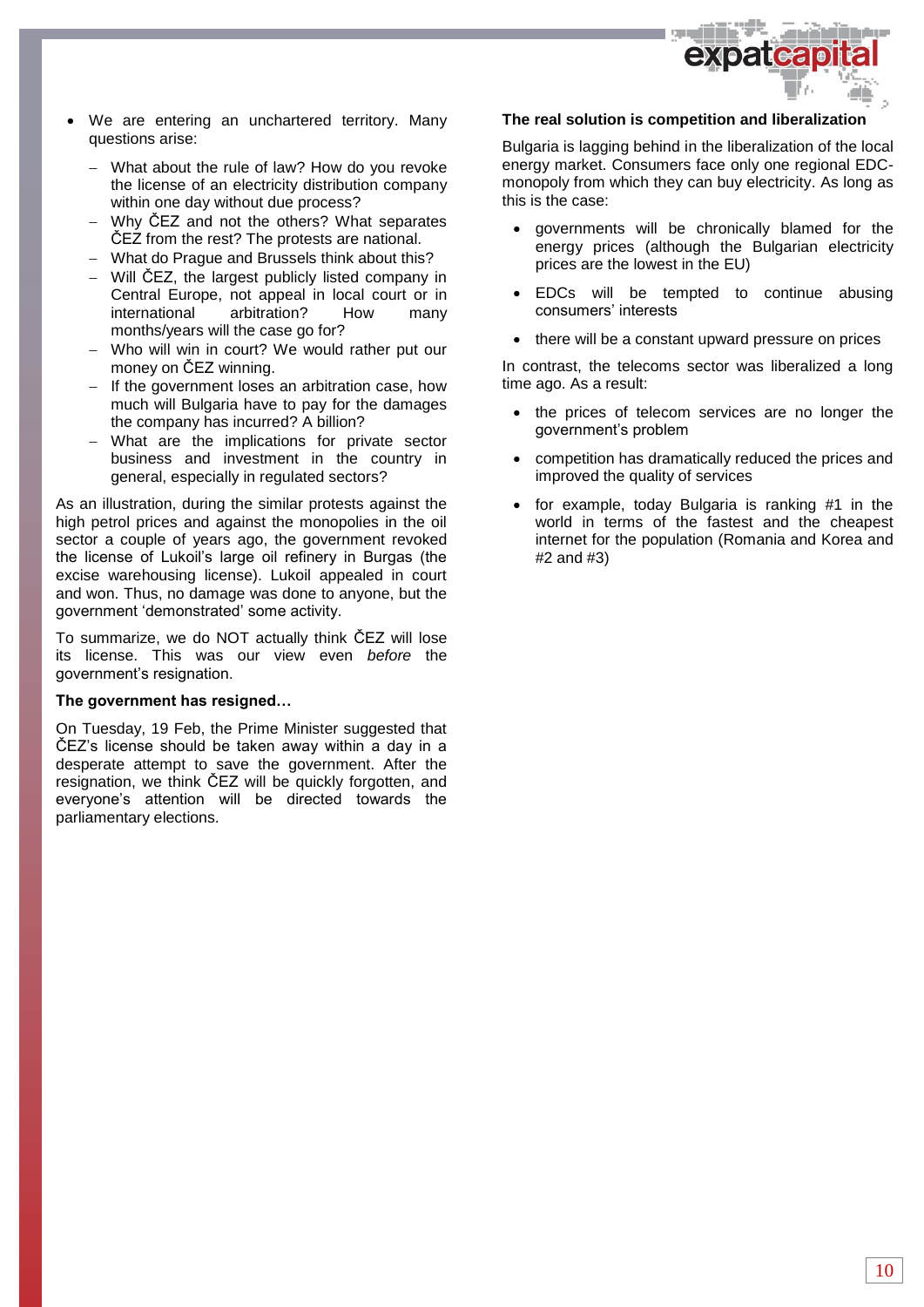

## **THE MORAL FROM IT ALL**

NICOLA YANKOV, MANAGING PARTNER AT EXPAT CAPITAL

The recent developments in Bulgaria have outlined the real and present danger of political unpredictability, which is otherwise known as political risk. The disregard for contractual commitments and standing legal norms on the part of the government, which rather easily jumps to arbitrary action to the tune of street crowds or major local interest groups, is alarming and a sign of institutional and political immaturity. Industry regulators, supposedly independent by law, rush to oblige the will of the political strongmen. Unfortunately, the latest local events have fallen in line with a well-established leftist trend in CEE, running from Hungary, through Slovakia, Romania and now Bulgaria. The effective sacking of the

most conservative and pro-austerity member of the government is a clear sign that the political establishment in Bulgaria is spiraling towards a populist election campaign full of unpleasant surprises for the private sector.

We foresee a difficult year ahead in terms of fiscal balances and private sector investment. There is no time for a major shift in economic policies before the elections, but the sour mood from the latest events is bound to linger on for quite some time, dampening business prospects, which will ultimately result in lowerthan-expected economic growth.